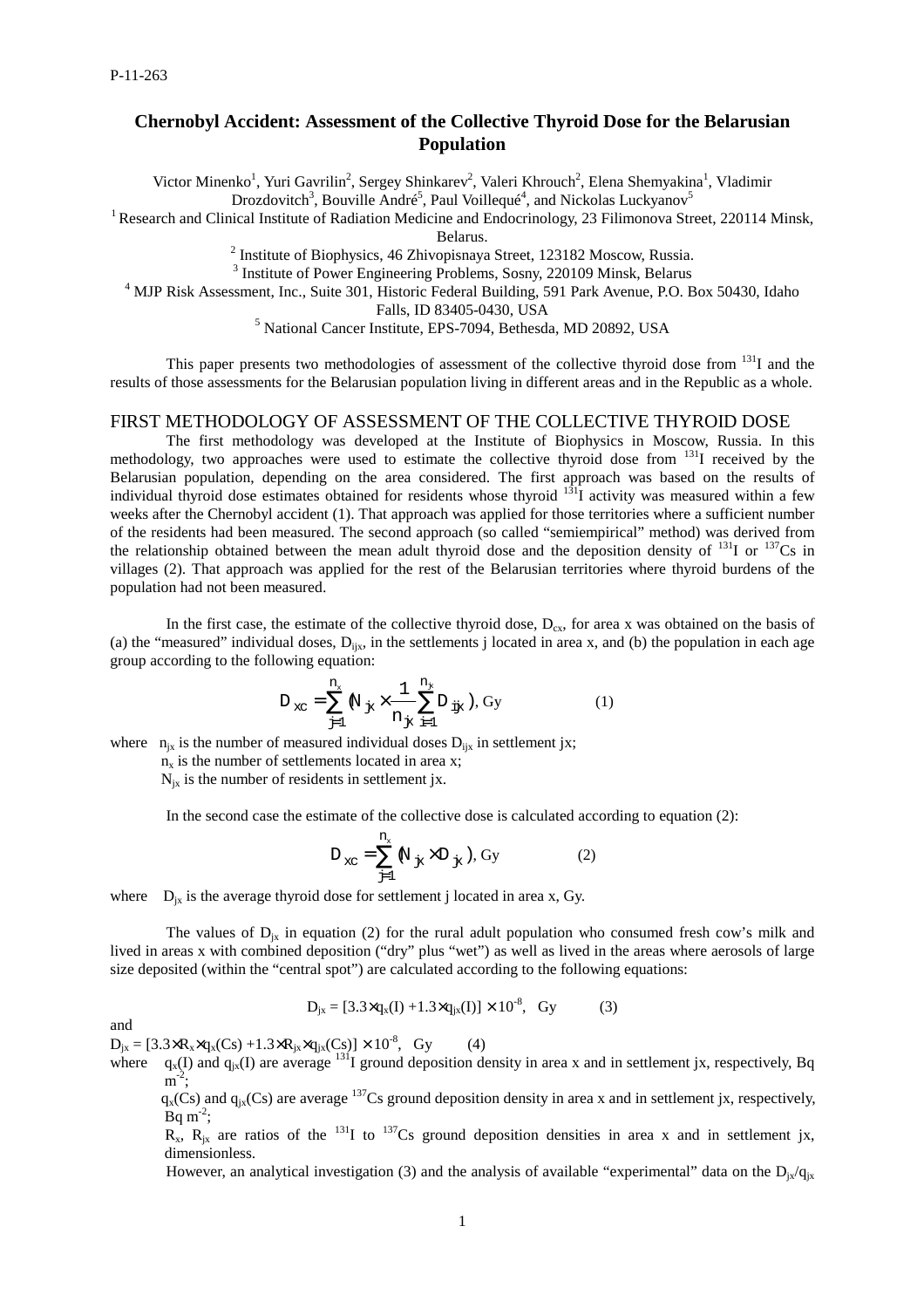ratio showed that use of formula (3) provides reliable estimates of average thyroid doses only for the areas with similar percentages of  $^{131}$ I activity deposited according to dry and wet processes.

In order to provide better estimates of thyroid doses for the areas with different percentages for wet and dry deposition as well as for the areas with solely dry deposition (denoted with the subscript "d") equations (3) and (4) were rewritten in another manner:

$$
D_{jx} = [12.4 \times q_{xd}(I) + 1.3 \times q_{jx}(I)] \times 10^{-8}, \text{ Gy}
$$
 (5)

and

$$
D_{ix} = [12.4 \times R_{xd} \times q_{xd}(Cs) + 1.3 \times R_{ix} \times q_{ix}(Cs)] \times 10^{-8}, \text{ Gy} \tag{6}
$$

The numerical value of the coefficient in the first terms of equations (5) and (6) was changed according to a proportional change in the value of parameter "q" due to replacement of " $q_x$ " with " $q_{xd}$ " for sample area  $(x_s)$ , which had been used to estimate the numerical values of the coefficients in equations (3) and (4). In general, that value may vary upon the amount of fallout activity intercepted by grass by "wet" deposition in addition to the amount of fallout activity intercepted by grass by "dry" deposition. If such additional amount of activity is equal to zero then the value of the coefficient for combined deposition will be approximately equal to its value for solely dry deposition. If, for example, such additional amount of activity is equal to the amount of deposited activity by dry deposition, then the numerical value of the considered coefficient for the combined fallout should exceed by a factor of up to 2 the value that is attributed to solely dry deposition.

The results of analysis of available data for various contaminated areas did not show such distinction. The numerical value  $12.4\times10^{-8}$  in equations (5) and (6) was used to estimate D<sub>iv</sub> for the settlements located in areas with solely dry deposition.

The delineation of areas x with similar percentages of dry and wet deposition is carried out with orientation on dry deposition from the same radioactive cloud. Under such delineation it is assumed that the values of  $q_{xd}$  within the delineated area x do not vary more than three times. This corresponds to 50% of the uncertainty associated with the determination of the ground deposition density in settlement jx.

For the areas with solely dry deposition, there is no similar restriction. They can be very large and do not depend upon the level of radionuclide deposition from the same cloud.

It follows from the above that, in general, the borders of the delineated areas x do not coincide with the borders of administrative units (Raion and Oblast). In principle, the area x may include one settlement or many settlements.

Equations (6) and (7) are valid in the case of approximately similar life-style of the residents and pasture grass conditions in comparison to the reference area x, which covers part of Bragin and Khoiniki Raions of Gomel Oblast. Peculiarities of any area (for example, yield of grass, its quality, the date that pasture use began, evacuation and relocation of the residents etc.) are accounted for by the insertion of correction coefficients (as multipliers) into the equations used to calculate  $D_{ix}$  (3).

The estimates of  $D_i$  for the areas with solely dry deposition are calculated according to equations:  $D_i \approx 1.2 \times 10^{-7} \times q_i(I)$ , Gy (7)

or

$$
D_i \cong 1.2 \times 10^{-7} \times R_i \times q_i(Cs), \quad Gy \tag{8}
$$

Equations  $(1)$ ,  $(2)$ ,  $(6)$ , and  $(8)$  have been used in this paper to estimate the collective thyroid dose from  $131$  for the Belarusian population living in different areas and in the Republic as a whole.

### ESTIMATES OF COLLECTIVE THYROID DOSE (FIRST METHODOLOGY)

Table 1 gives the results of assessment of the collective thyroid dose calculated on the basis of "measured" individual thyroid doses (first approach) for the more contaminated territories in Gomel and Mogilev Oblasts.

In order to make such an assessment, in a manner similar to what was done in our previous evaluation in 1996 (2), the results of the second iteration of estimation of average thyroid doses for the settlements and areas where  $^{131}$ I thyroidal content was measured (4) were used.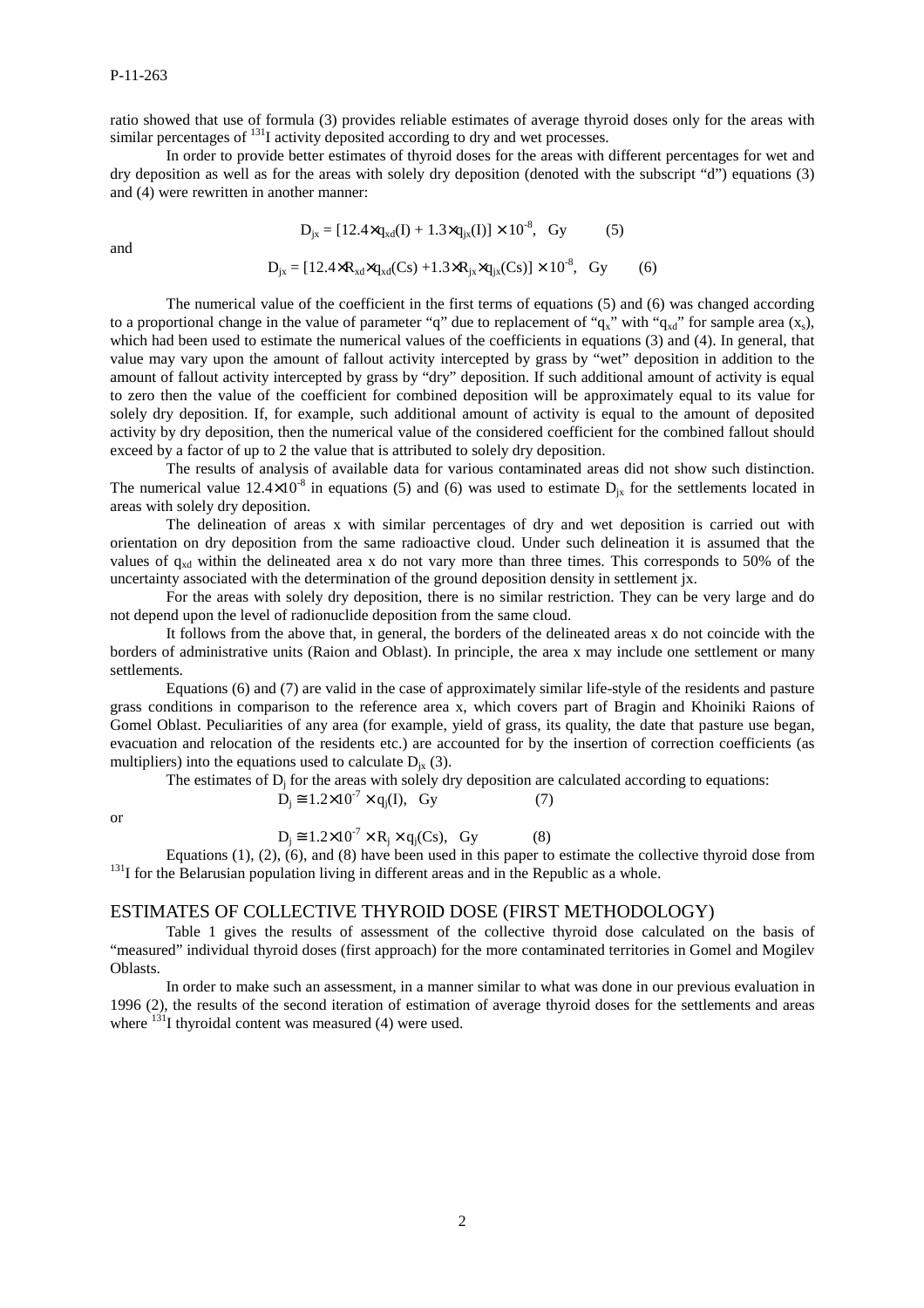|                               | Average $(D_{ix})$ and collective $(N_{ix} \times D_{ix}, D_{xc})$ thyroid dose estimates |          |          |                           |            |          |          |                           |          |          |          |                        |        |                 |
|-------------------------------|-------------------------------------------------------------------------------------------|----------|----------|---------------------------|------------|----------|----------|---------------------------|----------|----------|----------|------------------------|--------|-----------------|
|                               | $(0-6)$ y                                                                                 |          |          |                           | $(7-17)$ y |          |          |                           | adults   |          |          |                        | total  |                 |
| Area                          | $n_{jx}$                                                                                  | $N_{ix}$ | $D_{jx}$ | $N_{ix} \times D_{ix}$    | $n_{ix}$   | $N_{ix}$ | $D_{jx}$ | $N_{ix} \times D_{ix}$    | $n_{ix}$ | $N_{jx}$ | $D_{jx}$ | $N_{ix} \times D_{ix}$ | $N_c$  | $D_{xc}$        |
|                               | per-                                                                                      | per-     | Gy       | 10 <sup>3</sup><br>person | per-       | per-     | Gy       | 10 <sup>3</sup><br>person | per-     | per-     | Gy       | $10^3$                 | Per-   | 10 <sup>3</sup> |
|                               | sons                                                                                      | sons     |          | Gy                        | sons       | sons     |          | Gy                        | sons     | sons     |          | person                 | sons   | person          |
|                               |                                                                                           |          |          |                           |            |          |          |                           |          |          |          | Gy                     |        | Gy              |
| <b>Gomel Oblast</b>           |                                                                                           |          |          |                           |            |          |          |                           |          |          |          |                        |        |                 |
| Khoiniki town                 | 393                                                                                       | 1620     | 0.46     | 0.75                      | 565        | 2580     | 0.33     | 0.85                      | 734      | 12000    | 0.17     | 2.04                   | 16200  | 3.64            |
| Evacuated villages (before 5  | 158                                                                                       | 353      | 4.7      | 1.66                      | 364        | 498      | 2.3      | 1.15                      | 1581     | 2449     | 1.6      | 3.92                   | 3300   | 6.73            |
| May 1986) in Khoiniki raion   |                                                                                           |          |          |                           |            |          |          |                           |          |          |          |                        |        |                 |
| Villages not evacuated before | 1367                                                                                      | 2842     | 1.57     | 4.46                      | 2412       | 3717     | 0.66     | 2.45                      | 10560    | 18941    | 0.47     | 8.90                   | 25500  | 15.81           |
| 5 May 1986 in Khoiniki raion  |                                                                                           |          |          |                           |            |          |          |                           |          |          |          |                        |        |                 |
| Bragin town                   | 207                                                                                       | 550      | 0.80     | 0.44                      | 289        | 850      | 0.46     | 0.39                      | 299      | 4100     | 0.25     | 1.03                   | 5500   | 1.86            |
| Komarin town                  | 137                                                                                       | 250      | 0.51     | 0.13                      | 324        | 400      | 0.27     | 0.11                      | 1095     | 1850     | 0.17     | 0.31                   | 2500   | 0.55            |
| Evacuated villages (before 5  | 276                                                                                       | 659      | 2.10     | 1.38                      | 410        | 930      | 1.10     | 1.02                      | 2452     | 4571     | 0.8      | 3.66                   | 6160   | 6.06            |
| May 1986) in Bragin raion     |                                                                                           |          |          |                           |            |          |          |                           |          |          |          |                        |        |                 |
| Villages not evacuated before | 1149                                                                                      | 2692     | 1.56     | 4.20                      | 2356       | 3679     | 0.70     | 2.58                      | 15084    | 18269    | 0.4      | 7.31                   | 24640  | 14.09           |
| 5 May 1986 in Bragin raion    |                                                                                           |          |          |                           |            |          |          |                           |          |          |          |                        |        |                 |
| Narovlya town                 | 468                                                                                       | 1110     | 0.4      | 0.44                      | 725        | 1790     | 0.22     | 0.39                      | 3175     | 8200     | 0.13     | 1.07                   | 11100  | 1.90            |
| Evacuated villages (before 5  | 33                                                                                        | 170      | 1.55     | 0.26                      | 61         | 240      | 0.63     | 0.15                      | 700      | 1180     | 0.45     | 0.53                   | 1590   | 0.94            |
| May 1986) in Narovlya raion   |                                                                                           |          |          |                           |            |          |          |                           |          |          |          |                        |        |                 |
| Villages not evacuated before | 338                                                                                       | 1673     | 1.34     | 2.24                      | 487        | 2138     | 0.71     | 1.52                      | 2499     | 11099    | 0.36     | 4.00                   | 14910  | 7.76            |
| 5 May 1986 in Narovlya raion  |                                                                                           |          |          |                           |            |          |          |                           |          |          |          |                        |        |                 |
| Vetka town                    | 375                                                                                       | 960      | 0.64     | 0.61                      | 293        | 1540     | 0.21     | 0.32                      | 807      | 7100     | 0.16     | 1.14                   | 9600   | 2.07            |
| Villages in Vetka raion       | 276                                                                                       | 3202     | 1.60     | 5.12                      | 375        | 4334     | 0.91     | 3.94                      | 581      | 21764    | 0.34     | 7.40                   | 29300  | 16.46           |
| Buda-Koshelev town            | 67                                                                                        | 1300     | 0.39     | 0.51                      | 104        | 2000     | 0.19     | 0.38                      | 354      | 9700     | 0.1      | 0.97                   | 13000  | 1.86            |
| Villages in Buda-Kosh. raion  | 47                                                                                        | 4210     | 0.38     | 1.60                      | 24         | 5777     | 0.23     | 1.33                      | 286      | 28513    | 0.11     | 3.13                   | 38500  | 6.06            |
| Korma town                    | 22                                                                                        | 630      | 0.13     | 0.082                     | 28         | 970      | 0.041    | 0.040                     | 138      | 4700     | 0.04     | 0.19                   | 6300   | 0.31            |
| Villages in Korma raion       | 60                                                                                        | 2216     | 0.23     | 0.51                      | 288        | 3047     | 0.18     | 0.55                      | 177      | 15037    | 0.06     | 0.90                   | 20300  | 1.96            |
| Total in rural settlements in | 5373                                                                                      | 24437    |          | 24.39                     | 9105       | 34490    |          | 17.17                     | 40522    | 169473   |          | 46.50                  | 228400 | 88.06           |
| <b>Gomel Oblast</b>           |                                                                                           |          |          |                           |            |          |          |                           |          |          |          |                        |        |                 |

.Table 1. The estimates of average and collective thyroid doses, calculated on the basis of direct thyroid measurements carried out in the highly contaminated areas of Gomel and Mogilev Oblasts of Belarus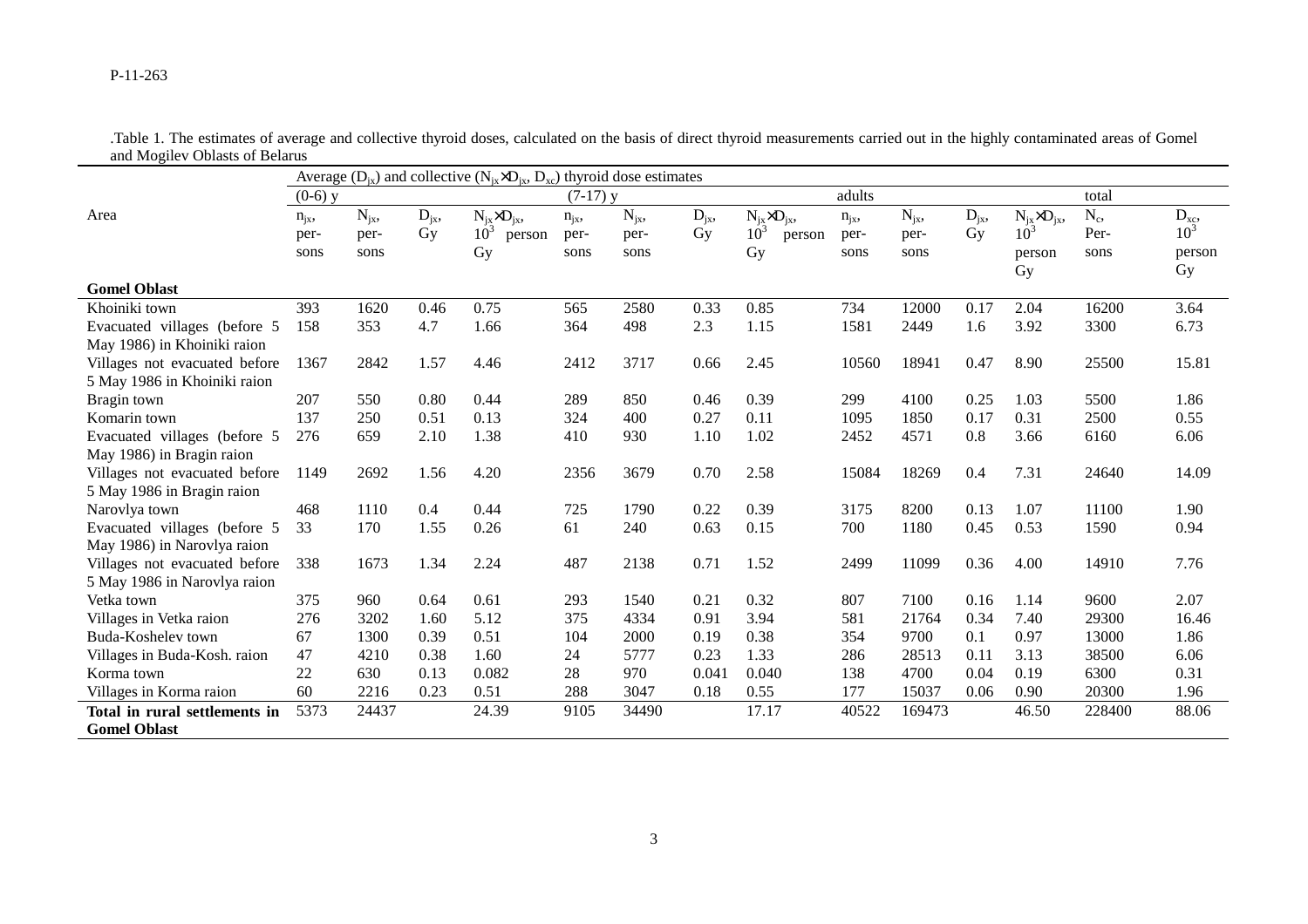|                                          | $\overline{2}$ | 3      |           | 5     | 6     | $\mathcal{I}$ | 8         | 9     | 10    | 11      | 12         | 13    | 14      | 15    |
|------------------------------------------|----------------|--------|-----------|-------|-------|---------------|-----------|-------|-------|---------|------------|-------|---------|-------|
| <b>Mogilev Oblast</b>                    |                |        |           |       |       |               |           |       |       |         |            |       |         |       |
| Slavgorod town                           | 124            | 750    | 0.081     | 0.060 | 223   | 1240          | 0.031     | 0.038 | 898   | 5600    | 0.033      | 0.18  | 7590    | 0.28  |
| Villages in Slavgorod raion              | 212            | 1698   | 0.22      | 0.37  | 521   | 2144          | 0.12      | 0.26  | 933   | 12568   | 0.095      | 1.20  | 16410   | 1.83  |
| Krasnopolye town                         |                | 640    | 0.31      | 0.20  |       | 960           | 0.14      | 0.13  |       | 4800    | 0.095      | 0.46  | 6400    | 0.79  |
| Villages in Krasnopolye raion            | 205            | 1614   | 0.62      | 1.00  | 596   | 2156          | 0.35      | 0.75  | 2003  | 11930   | 0.19       | 2.3   | 15700   | 4.05  |
| Chericov town                            |                | 770    | 0.27      | 0.21  |       | 1230          | 0.10      | 0.12  | 12    | 5700    | 0.065      | 0.37  | 7700    | 0.70  |
| Villages in Chericov raion               | 417            | 1515   | 0.54      | 0.82  | 531   | 1928          | 0.18      | 0.35  | 2160  | 11258   | 0.13       | 1.46  | 14700   | 2.63  |
| Klimovichi town                          |                | 1630   | 0.18      | 0.29  |       | 2570          | 0.065     | 0.17  | 15    | 12100   | 0.044      | 0.53  | 16300   | 0.99  |
| Villages in Klimovichi raion             | 136            | 2226   | 0.36<br>X | 0.40  | 163   | 2760          | 0.14<br>X | 0.19  | 780   | 16515   | 0.088<br>X | 0.73  | 21500   | 1.32  |
|                                          |                |        | 0.5       |       |       |               | 0.5       |       |       |         | 0.5        |       |         |       |
|                                          |                |        | $=0.18*$  |       |       |               | $=0.07*$  |       |       |         | $=0.044*$  |       |         |       |
| Kostukovichi town                        | 21             | 1080   | 0.27      | 0.29  | 9     | 1720          | 0.080     | 0.14  | 69    | 8000    | 0.053      | 0.42  | 10800   | 0.85  |
| Villages in Kostukovichi raion           | 491            | 2408   | 0.45<br>X | 0.72  | 491   | 3102          | 0.25x     | 0.51  | 2670  | 17889   | 0.21<br>X  | 2.48  | 23400   | 3.71  |
|                                          |                |        | 0.66      |       |       |               | 0.66      |       |       |         | 0.66       |       |         |       |
|                                          |                |        | $=0.30**$ |       |       |               | $=0.17**$ |       |       |         | $=0.15**$  |       |         |       |
| <b>Total in Mogilev Oblast</b>           | 1606           | 14331  |           | 4.36  | 2535  | 19810         |           | 2.66  | 9540  | 106359  |            | 10.13 | 140500  | 17.15 |
| <b>Cities in the Republic of Belarus</b> |                |        |           |       |       |               |           |       |       |         |            |       |         |       |
| Minsk                                    | 3755           | 182698 | 0.08      | 14.62 | 2605  | 259703        | 0.029     | 7.53  | 11539 | 1067499 | 0.018      | 19.21 | 1509900 | 41.36 |
| Gomel                                    | 228            | 59012  | 0.46      | 27.15 | 298   | 83884         | 0.16      | 13.42 | 1382  | 344804  | 0.078      | 26.89 | 487700  | 67.46 |
| Mogilev                                  | 329            | 43439  | 0.08      | 3.48  | 300   | 61748         | 0.03      | 1.85  | 742   | 253813  | 0.02       | 5.08  | 359000  | 10.41 |
| Mozyr                                    | 117            | 12100  | 0.21      | 2.54  | 127   | 17200         | 0.13      | 2.24  | 346   | 70700   | 0.097      | 6.86  | 100000  | 11.64 |
| <b>Total in cities</b>                   | 4429           | 297249 |           | 44.76 | 3330  | 422535        |           | 25.04 | 14009 | 1736816 |            | 58.04 | 2456600 | 130.9 |
| <b>Grand</b> total                       | 11408          | 336017 |           | 76.5  | 14970 | 476835        |           | 44.9  | 64071 | 2012648 |            | 114.7 | 2825500 | 236   |

\* - About half of the territory of Klimovichi raion was much less contaminated then the other part of that raion;

\*\* - About one third of the territory of Kostukovichi raion was much less contaminated then the other part of that raion;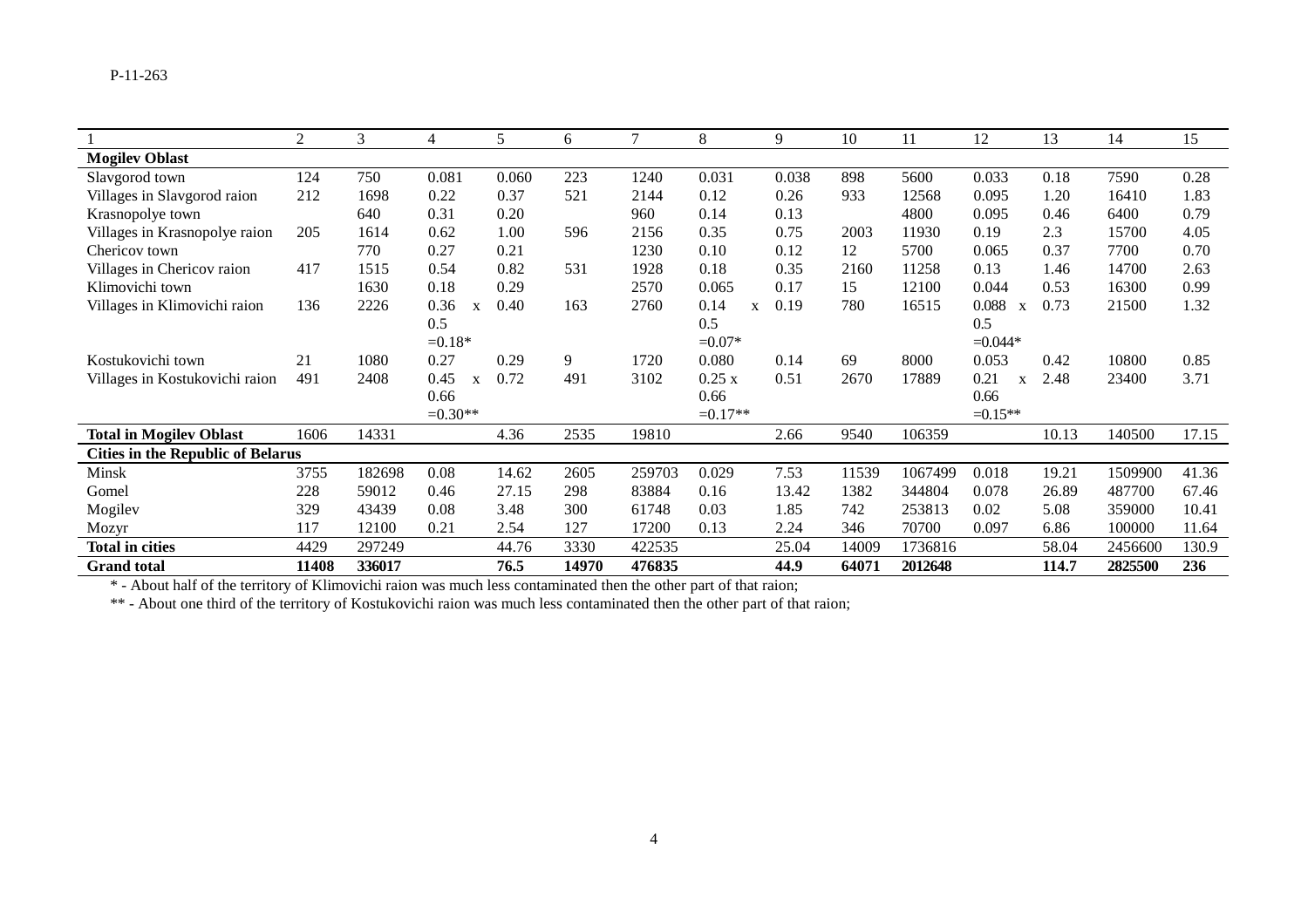It is worth noting that, in the 1996 evaluation (2), in order to estimate average thyroid doses for the settlements only the representative results received for the settlements were used. The total number of "measured" doses presented in Table 1 (N≈90,000) is less then the total number of "measured" doses available in the databank for the Belarusian population (N≈130,000). For example, Table 1 does not contain the "measured" doses available for the residents in Rechitsa and Loev raions of Gomel Oblast, because only those residents were measured whose 131I thyroidal content exceeded some definite level (which varied several times during May 1986). Average doses calculated for the settlements on the basis of available "measured" doses located in these raions do not reflect true average thyroid doses for them. Besides, the "measured" doses available for the Minsk inhabitants, who left Minsk for the more contaminated areas, were not taken into account.

Table 2 gives the results of assessment of collective thyroid dose for the Republic as a whole. Table 2 presents summary results from Table 1 as well as estimates of collective thyroid dose obtained by the second approach (semiempirical model) for the areas where the number of residents with "measured" doses is small or equal to zero. The estimates of collective and average thyroid doses, calculated according to equations (1), (2), (5), (6), (7), and (8) presented in Tables 1 and 2 would have been higher, if fallout had occurred after the beginning of the pasture season, as was not the case for large territories of Belarus (first of all, where dry fallout occurred).

Table 2. The results of assessment of the collective thyroid dose  $D<sub>e</sub>$  from <sup>131</sup>I for the Belarusian population

| <b>NN</b>      | Area                                                                                                 | There is the results of assessment of the concentre theory begin only from the beat asian population<br>Assessment of the collective dose for the age-groups |                   |              |                   |              |                   |              |                   |  |  |
|----------------|------------------------------------------------------------------------------------------------------|--------------------------------------------------------------------------------------------------------------------------------------------------------------|-------------------|--------------|-------------------|--------------|-------------------|--------------|-------------------|--|--|
|                |                                                                                                      | $0-6y$                                                                                                                                                       |                   | $7-17y$      |                   | Adults       |                   | Total        |                   |  |  |
|                |                                                                                                      | N,<br>$10^3$                                                                                                                                                 | $D_c$ ,<br>$10^3$ | N,<br>$10^3$ | $D_c$ ,<br>$10^3$ | N,<br>$10^3$ | $D_c$ ,<br>$10^3$ | N,<br>$10^3$ | $D_c$ ,<br>$10^3$ |  |  |
|                |                                                                                                      | persons                                                                                                                                                      | person            | persons      | perso             | persons      | person            | per-         | person            |  |  |
|                |                                                                                                      |                                                                                                                                                              | Gy                |              | nGy               |              | Gy                | sons         | Gy                |  |  |
| 1              | Minsk city                                                                                           | 183                                                                                                                                                          | 14.6              | 260          | 7.5               | 1067         | 19.2              | 1510         | 41.3              |  |  |
| $\overline{2}$ | Minsk Oblast                                                                                         | 172                                                                                                                                                          | 2.4               | 243          | 1.7               | 1148         | 5.4               | 1562         | 9.5               |  |  |
| 3              | <b>Total in Minsk Oblast</b>                                                                         | 354                                                                                                                                                          | 17.0              | 50.2         | 9.2               | 2215         | 24.6              | 3072         | 50.8              |  |  |
| $\overline{4}$ | Gomel city                                                                                           | 59                                                                                                                                                           | 27.2              | 83.9         | 13.4              | 345          | 26.9              | 488          | 67.5              |  |  |
| 5              | Evacuated villages (before 5 May<br>1986) in Bragin, Khoiniki,<br>and<br>Narovlya raions             | 1.2                                                                                                                                                          | 3.3               | 1.7          | 2.3               | 8.2          | 8.1               | 11.0         | 13.7              |  |  |
| 6              | Villages not evacuated before 5 May<br>1986 in Bragin,<br>Khoiniki,<br>and<br>Narovlya raions        | 10.7                                                                                                                                                         | 12.7              | 15.2         | 8.3               | 74.4         | 24.7              | 100          | 45.7              |  |  |
| 7              | The other areas of Gomel Oblast with<br>sufficient number of the "measured"<br>doses                 | 24.6                                                                                                                                                         | 11.0              | 34.9         | 8.8               | 158          | 19.6              | 217          | 39.4              |  |  |
| 8              | The remainder areas of Gomel<br>where<br>Oblast<br>the<br>thyroid<br>measurements were not conducted | 93.5                                                                                                                                                         | 61.0              | 132          | 31.3              | 639          | 108.3             | 864          | 200.6             |  |  |
| 9              | <b>Total in Gomel Oblast</b>                                                                         | 189                                                                                                                                                          | 115.2             | 268          | 64.1              | 1224         | 187.6             | 1680         | 366.9             |  |  |
| 10             | Mogilev city                                                                                         | 43.4                                                                                                                                                         | 3.5               | 61.7         | 1.9               | 254          | 5.1               | 359          | 10.5              |  |  |
| 11             | Five raions of Mogilev Oblast:<br>Slavgorod, Kli-movichi, Krasnopolye,<br>Kostukovichi, Chericov     | 14.3                                                                                                                                                         | 4.3               | 19.8         | 2.7               | 106          | 10.2              | 140          | 17.2              |  |  |
| 12             | The remainder raions of Mogilev<br>Oblast                                                            | 85.3                                                                                                                                                         | 7.1               | 119          | 3.6               | 591          | 13.8              | 796          | 24.5              |  |  |
| 13             | <b>Total in Mogilev Oblast</b>                                                                       | 143                                                                                                                                                          | 14.9              | 201          | 8.2               | 952          | 29.1              | 1295         | 52.2              |  |  |
| 14             | <b>Total in Brest Oblast</b>                                                                         | 171                                                                                                                                                          | 16.9              | 244          | 8.9               | 993          | 25.7              | 1409         | 51.5              |  |  |
| 15             | <b>Total in Vitebsk Oblast</b>                                                                       | 151                                                                                                                                                          | 0.9               | 211          | 0.6               | 1034         | 2.1               | 1397         | 3.6               |  |  |
| 16             | <b>Total in Grodno Oblast</b>                                                                        | 128                                                                                                                                                          | 2.9               | 181          | 1.5               | 841          | 4.9               | 1149         | 9.3               |  |  |
| 17             | <b>Total in Republic</b>                                                                             | 1131                                                                                                                                                         | 167.8             | 1607         | 92.5              | 7259         | 274.0             | 10002        | 534               |  |  |

In order to estimate the average thyroid doses in the different areas, the fact that pasture use began at different times in different areas was taken into account by multiplying the results obtained by the semiempirical model (equations (6) and (8)) by a correction coefficient, k. The following values of k were used:

Gomel Oblast excluding Korma and Chechersk raions:  $k = 1.0$ 

Korma and Chechersk raions of Gomel Oblast:  $k = 0.5$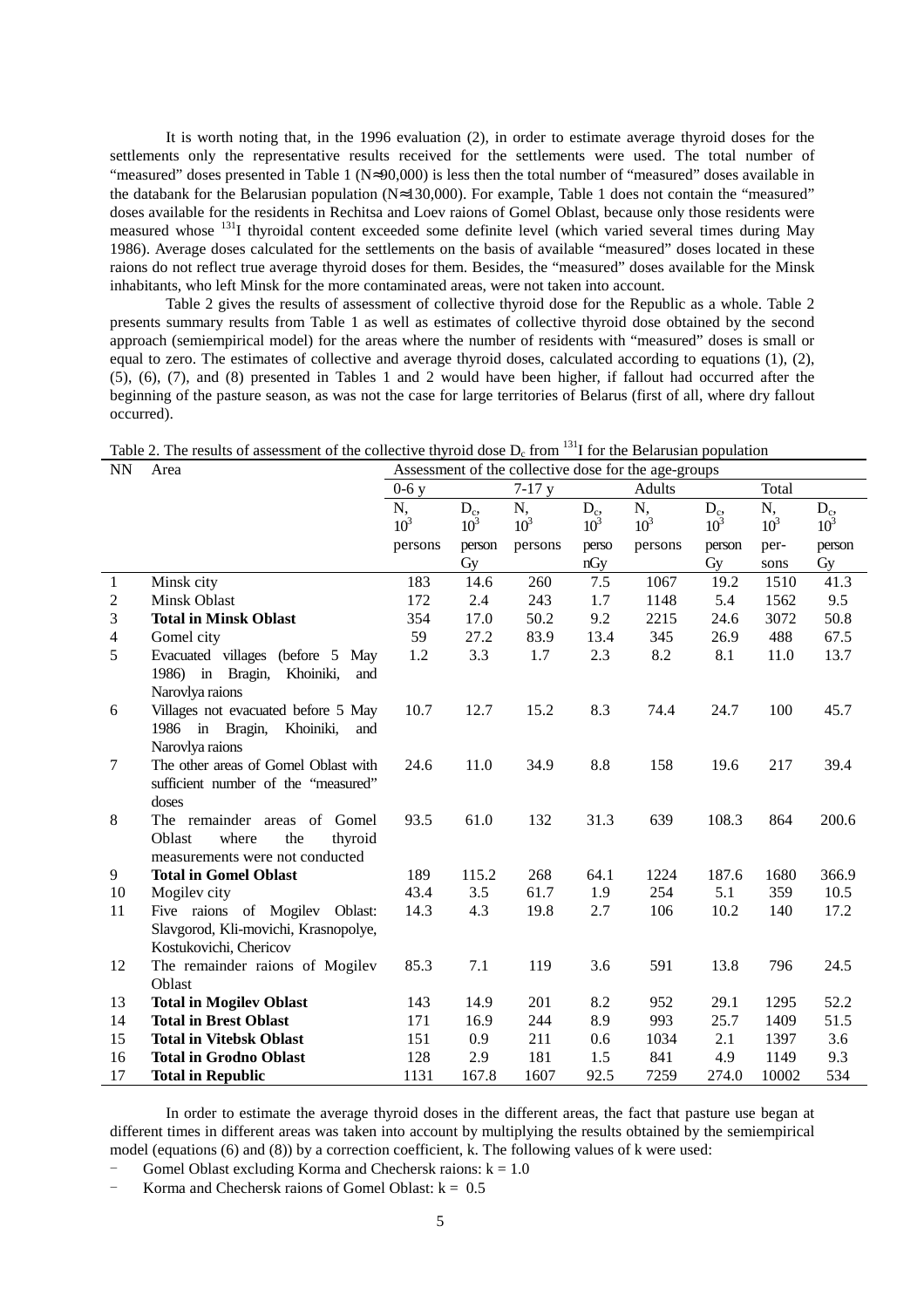- Mogilev Oblast:  $k = 0.3$
- Brest Oblast excluding Baranovichi raion:  $k = 1.0$
- Baranovichi raion of Brest Oblast:  $k = 0.5$
- Vitebsk Oblast:  $k = 0.25$
- Grodno Oblast excluding Volkovich and Slonim raions:  $k = 0.5$
- Volkovich and Slonim raions of Grodno Oblast:  $k = 0.33$
- Minsk Oblast excluding Kopylsk, Nesvizh, Slutsk, and Soligorsk raions:  $k = 0.5$
- Kopylsk, Nesvizh, Slutsk, and Soligorsk raions of Minsk Oblast:  $k = 0.33$

In addition, it was postulated that the thyroid doses received by persons in the capital of an Oblast was two times lower than those received by the rural population of the Oblast.

The values of the ratio  $\overline{R} = q(I)/q(Cs)$  in equations (6) and (8) for various areas were determined on the

basis of experimental data. In the absence of such data, the value of the ratio  $\overline{R}$  was assumed to be equal to that obtained in a neighbouring area with a similar type of contamination. The values of the ratio  $\overline{R}$  were generally found to decrease as the values of  $q(Cs)$  increased. They were up to 40 in Vitebsk Oblast where fallout from the Chernobyl accident was low. The minimum values of the ratio  $\overline{R}$  were equal to 3 in the most contaminated places of Chericov raion in Gomel Oblast, located in the "northeastern spot".

It was assumed that the quality of the grass was the same on the date when pasture use began for all areas considered. It was also assumed that substantial migration of the population did not occur in areas where measurements were not conducted.

The comparison of the results of assessment of the collective thyroid dose for the total population of Belarus presented in Table 2 with those estimated in 1996 (2) shows that the new estimate (approximately 530,000 person-Gy) does not differ much from the previous estimate (about 510,000 person Gy). However, because of a more detailed analysis and of the use of improved data on  $137\text{Cs}$  ground deposition density, as well as on the population distribution in Belarus, substantial changes were made in the estimates of collective thyroid dose for the populations of some areas.

# SECOND METHODOLOGY OF ASSESSMENT OF THE COLLECTIVE THYROID DOSE

The second methodology was developed in Minsk at the Research and Clinical Institute of Radiation Medicine and Endocrinology and at the Institute of Power Engineering Problems. The methodology is based on the use of a radioecological model adapted to the conditions of Belarus (5).

- The following pathways were considered in the model:
- consumption of locally produced milk contaminated as the result of grass and soil intake by cows; and
- consumption of leafy vegetables.
	- The intake function of  $^{131}I$  was evaluated using the following assumptions:
	- the radioactive contamination of the ground was caused by a single deposition;
- people did not change their dietary habits during the first few weeks after the accident; and
- no countermeasures (except evacuation) were applied.

Taking into account those assumptions, the time-dependent intake of  $^{131}$  for the *i*-th age group has been calculated as:

$$
I_i(t) = TF_m \cdot \int_0^t (C_g(\tau) \cdot I_g \cdot \exp(-\lambda_{w+d} \cdot \Delta t_{pd}) + C_s(\tau) \cdot \frac{I_s}{H_s \cdot \rho_s}) \cdot \lambda_b \cdot \exp(-(\lambda_b + \lambda_r) \cdot (t - \tau)) d\tau \times
$$

 $\times \exp(-\lambda_r \cdot (\Delta t_m + \Delta t_{pd})) \cdot P_m \cdot V_{i,m} + C_g(t) \cdot \exp(-(\lambda_{w+d} + \lambda_r) \cdot \Delta t_{id}) \cdot \exp(-\lambda_r \cdot \Delta t_l) \cdot P_i \cdot V_{i,l},$  (9) where  $TF_m$  – cow's intake-to-milk transfer factor, d  $L^{-1}$ ;

- $C_g(\tau)$ , $C_s(\tau)$  − <sup>131</sup>I concentration in vegetation (kBq⋅kg<sup>-1</sup>) and in soil (kBq⋅m<sup>-2</sup>);
	- $I_g$ ,  $I_s$  daily intake of grass and soil by cow, kg⋅d<sup>-1</sup>;
	- $\lambda_{w+d}$  removal rate of the radionuclide from grass due to weathering and growth dilution,  $d^1$ .
	- $\Delta t_{nd}$  period from deposition till starting of pasture period, d;
	- $\Delta t_{ld}$  period from deposition till starting of leafy vegetable consumption, d;
	- $H_s$  depth of upper soil layer where deposited activity was distributed, m;
	- $\rho_s$  upper soil layer density, kg⋅m<sup>-3</sup>;
	- $\lambda_b$  biological rate of iodine elimination from cow's milk,  $d^{-1}$ ;
	- $\lambda_r$  radioactive decay constant of radionuclide,  $d^{-1}$ ;
	- $\Delta t_m$ ,  $\Delta t_l$  storage time period for milk and leafy vegetable, d;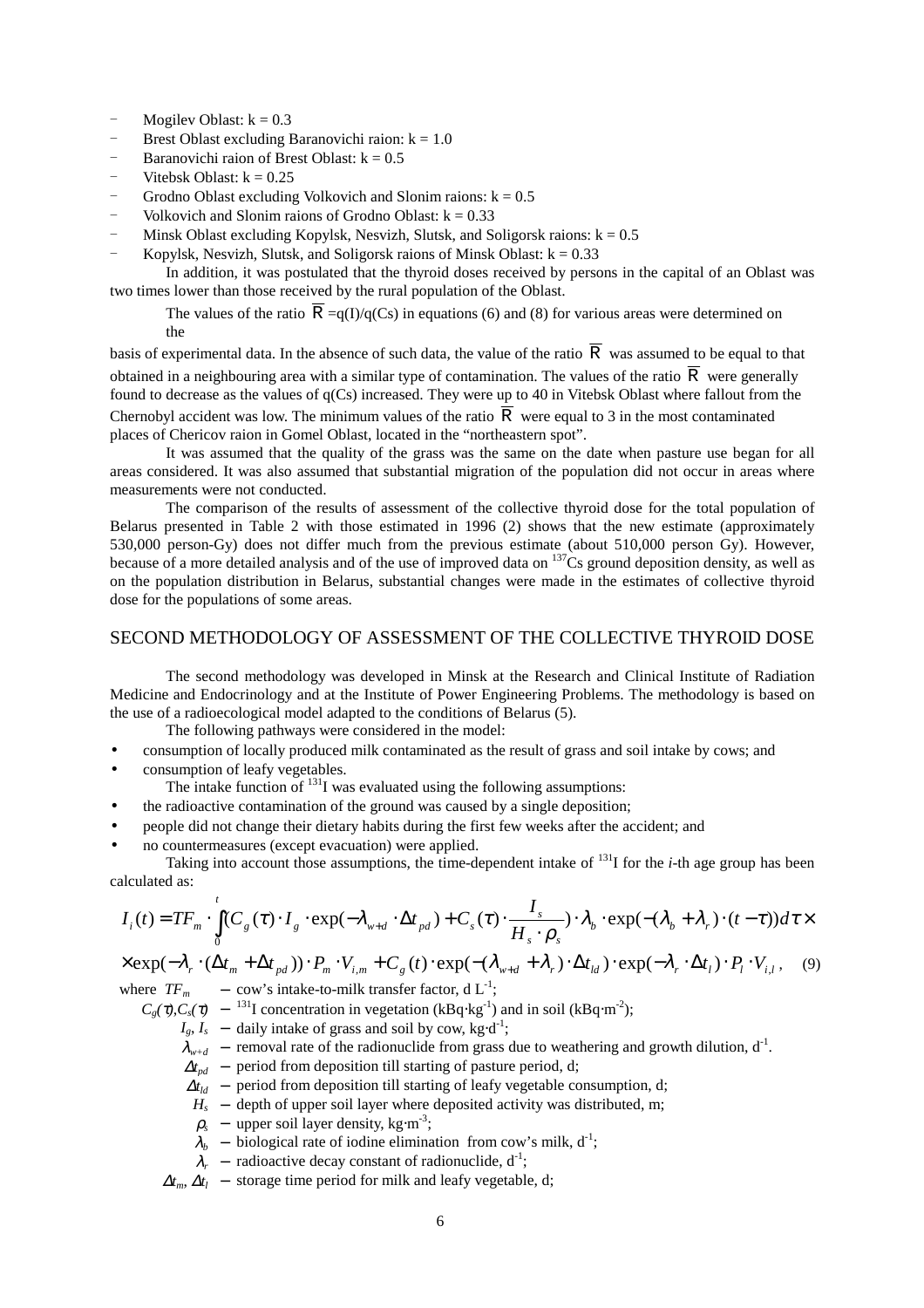*P<sub>m</sub>*, *P*<sub>*l*</sub> − processing factors for milk and leafy vegetable;

 $V_{i,m}$ ,  $V_{i,l}$  – daily intake of milk and leafy vegetable by members of *i*-th age group, kg⋅d<sup>-1</sup>.

The variations with time after ground deposition of the activity concentration in grass,  $C_g(t)$ , and in soil, *Cs(t),* are given by:  $(10)$ 

$$
C_g(t) = GD_{131} \cdot \frac{f}{Y} \cdot \exp(-( \lambda_{w+d} + \lambda_r) \cdot t), \text{ and}
$$
 (10)

$$
C_s(t) = GD_{131} \cdot (1 - f) \cdot \exp(-\lambda_r \cdot t),
$$
  
where  $GD_{131}$  – ground deposition of <sup>131</sup>I, kBq·m<sup>-2</sup>;  
 $f$  – initial intersection fraction of <sup>131</sup>I by vegetation;  
 $Y$  – yield of vegetation at the time of deposition, kg·m<sup>-2</sup>.

The <sup>131</sup>I ground deposition  $GD_{131}$  in the settlement was estimated as:

$$
GD_{131} = \sigma_{137} \cdot R_{I/Cs},\tag{12}
$$

where  $\sigma_{137}$  –  $^{137}$ Cs deposition density, kBq⋅m<sup>-2</sup>;

 $R_{\text{ICs}}$  – ratio of <sup>131</sup>I and <sup>137</sup>Cs activities for ground deposition.

The relationship between the <sup>131</sup>I ground deposition density, obtained from results of measurements of <sup>131</sup>I activities in soil and grass, and the initial interception fraction has been assumed to be as follows:

 $f = 14.8 \cdot (GD_{131})^{-0.54}$ . (13)

The values of the model parameters used in the calculation of the collective thyroid dose are summarized in Table 3.

|                    | Table 3. Values of model parameters         |                                            |
|--------------------|---------------------------------------------|--------------------------------------------|
| Parameter          | Units                                       | Value                                      |
| $R_{\text{UCS}}$   |                                             | $7 - 45*$                                  |
| Y                  | $\text{kg}\!\cdot\!\text{m}^{\text{-2}}$    | 0.27                                       |
| $I_g$              | $\text{kg}\!\cdot\!\text{d}^{\text{-1}}$    | 40                                         |
| $I_s$              | $\text{kg}\!\cdot\!\text{d}^{\text{-1}}$    | $\mathbf{1}$                               |
| $\Delta t_{pd}$    | d                                           | $0 - 8*$                                   |
| $\Delta t_{ld}$    | d                                           | $14 - 22*$                                 |
| $H_s$              | m                                           | $5.10^{-3}$                                |
| $\rho_{s}$         | $kg·m-3$                                    | $1.10^{3}$                                 |
| $TF_m$             | $\mathrm{d}\!\cdot\!\mathrm{L}^{\text{-}1}$ | $2.3 \cdot 10^{-3}$                        |
| $\lambda_{b}$      | $d^{-1}$                                    | 0.99                                       |
| $\lambda_{w+d}$    | $d^{-1}$                                    | 0.067                                      |
| $\varDelta t_m$    | d                                           | $0 - 1*$                                   |
| $\Delta t_l$       | d                                           | $0 - 1*$                                   |
| $\boldsymbol{P}_m$ |                                             | 1.0                                        |
| $P_l$              |                                             | 0.7                                        |
| $V_{i,m}$          | $L \cdot d^{-1}$                            | $0.4 - 0.7**$                              |
| $V_{i,l}$          | $kg \cdot d^{-1}$                           | 0,03                                       |
| $DF_i$             | $Gy$ · $kBq^{-1}$                           | $3.7 \cdot 10^{-3} - 4.4 \cdot 10^{-4}$ ** |

\* Different values were taken for different regions of the Republic;

\*\* Values vary according to the age group.

The estimated collective thyroid doses obtained with this methodology for the population of each Oblast of Belarus and for the entire Republic are presented in Table 4.